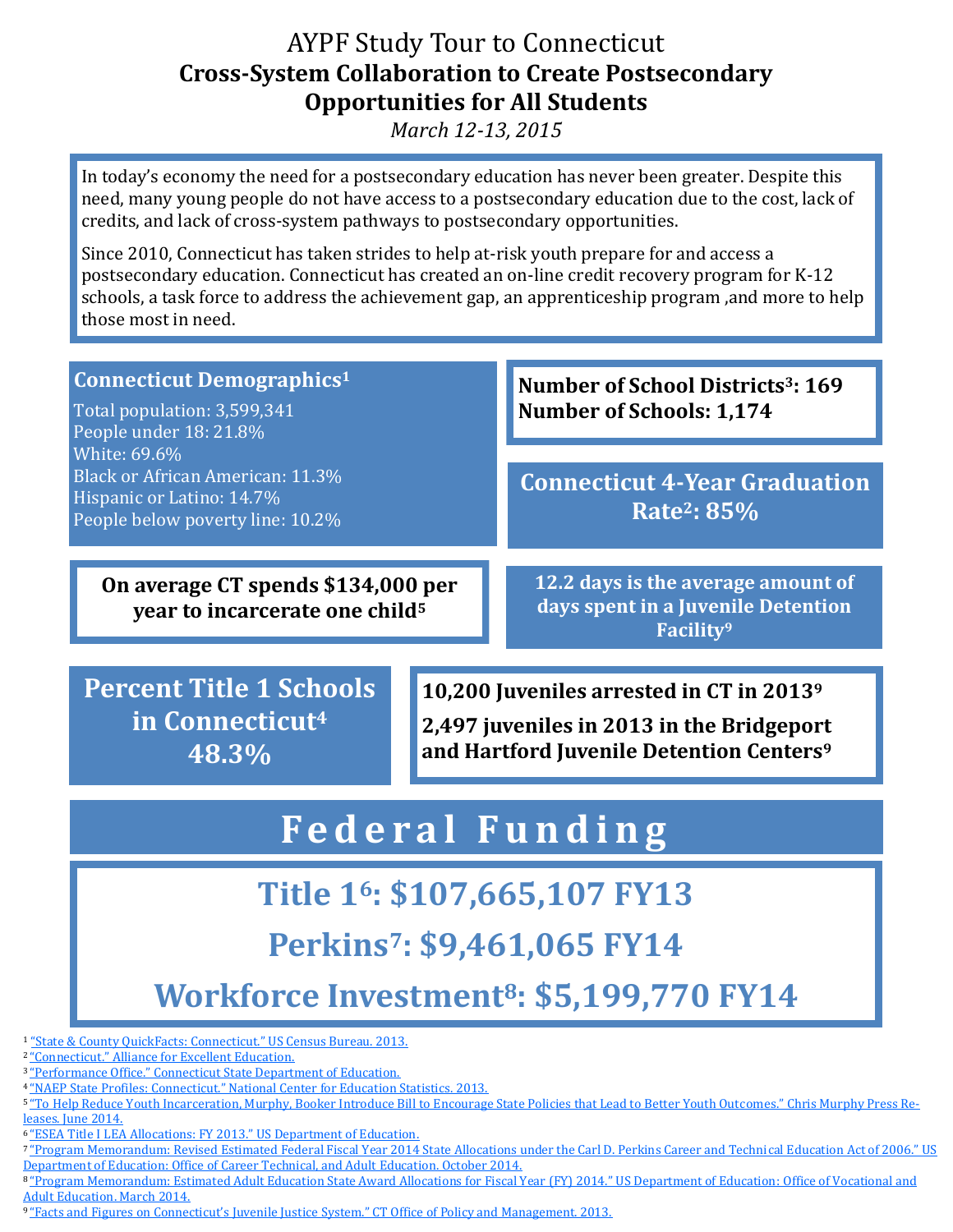### **Opportunity High School and Our Piece of the Pie**

In Hartford, Opportunity High School (OHS), a partnership between the Hartford Public Schools and Our Piece of the Pie, prepares students for a postsecondary education through an accelerated credit program. Opportunity High School offers a year-round schedule and extended day which allows students to earn up to eleven credits per year. OHS uses a Pathway to Success System to help prepare their students for life after high school. With this system each student is assigned to a Youth Development Specialist who helps students develop their employment and personal skills. In addition to working with the students, Youth Development Specialists work closely with teachers, parents, students, and the community. OHS has proven to be a successful model and has Our Piece of the Pie has developed similar partnerships with other schools and districts.

#### **Our Piece of the Pie Hartford, CT<sup>1</sup>**

African American: 42% Hispanic: 35% Age 16-20: 61% Age 21-24: 31% Graduation rate: 81% 77% enroll in an Associates, bachelors or vocational program Over 78% youth retain employment for 12 months or more

**Hartford Per pupil expenditure3:**  \$18,734 (2013-2014)

## **Asnuntuck Community College**

In Enfield, Asnuntuck Community College provides students with the opportunity to earn affordable certificates and associate degrees. Asnuntuck Community College was established in 1969 by the Connecticut state government and was the twelfth state college established in Connecticut. When classes began in 1972, there were only 251 students enrolled, since then Asnuntuck has grown to over 1600 students. Asnuntuck creates partnerships with local businesses to assist in career preparation for their students. Asnuntuck also provides opportunities for high school students to earn college credit. Asnuntuck prides themselves on providing individualized support services in order for students to develop their critical thinking skills and strengthen their confidence. Their student services provides students with academic advising, career and transfer counseling, disability counseling, and access to free childcare. The majority of Asnuntuck students transfer after graduation to a four year college or university while another large percentage of the student body takes courses related to workforce development.

#### **Asnuntuck Community College Enfield, CT<sup>2</sup>**

Enrollment: 1,603 Fall 2014 Average age of students: 26 Cost: \$1,933 per semester (12 credits) 24 Certificate Programs 19 Associate Degrees

**Hartford School District High School graduation rate4: 71.2%**

<sup>1</sup>["Our Results: Evaluation and Outcomes." Our Piece of the Pie. 2011.](http://opp.org/About/results.html)

<sup>&</sup>lt;sup>2</sup> ["Asnuntuck Community College at a Glance." Asnuntuck Community College. November 2014.](http://www.asnuntuck.edu/about/college-glance)

<sup>&</sup>lt;sup>3</sup> "2013[-14 Net Current Expenditures \(NCE\) per Pupil \(NCEP\) and 2014-15 Special Education Excess Cost Grant Basic Contributions for](http://www.sde.ct.gov/sde/lib/sde/PDF/dgm/report1/basiccon.pdf) the May [Payment." Connecticut State Department of Education Bureau of Grants Management. February 2015.](http://www.sde.ct.gov/sde/lib/sde/PDF/dgm/report1/basiccon.pdf)

<sup>4</sup> **"**[City of Hartford Schools Post Landmark Graduation Rate." Hartford Has It. May 2014.](http://www.hartford.gov/pressroom/1264-city-of-hartford-schools-post-landmark-graduation-rate)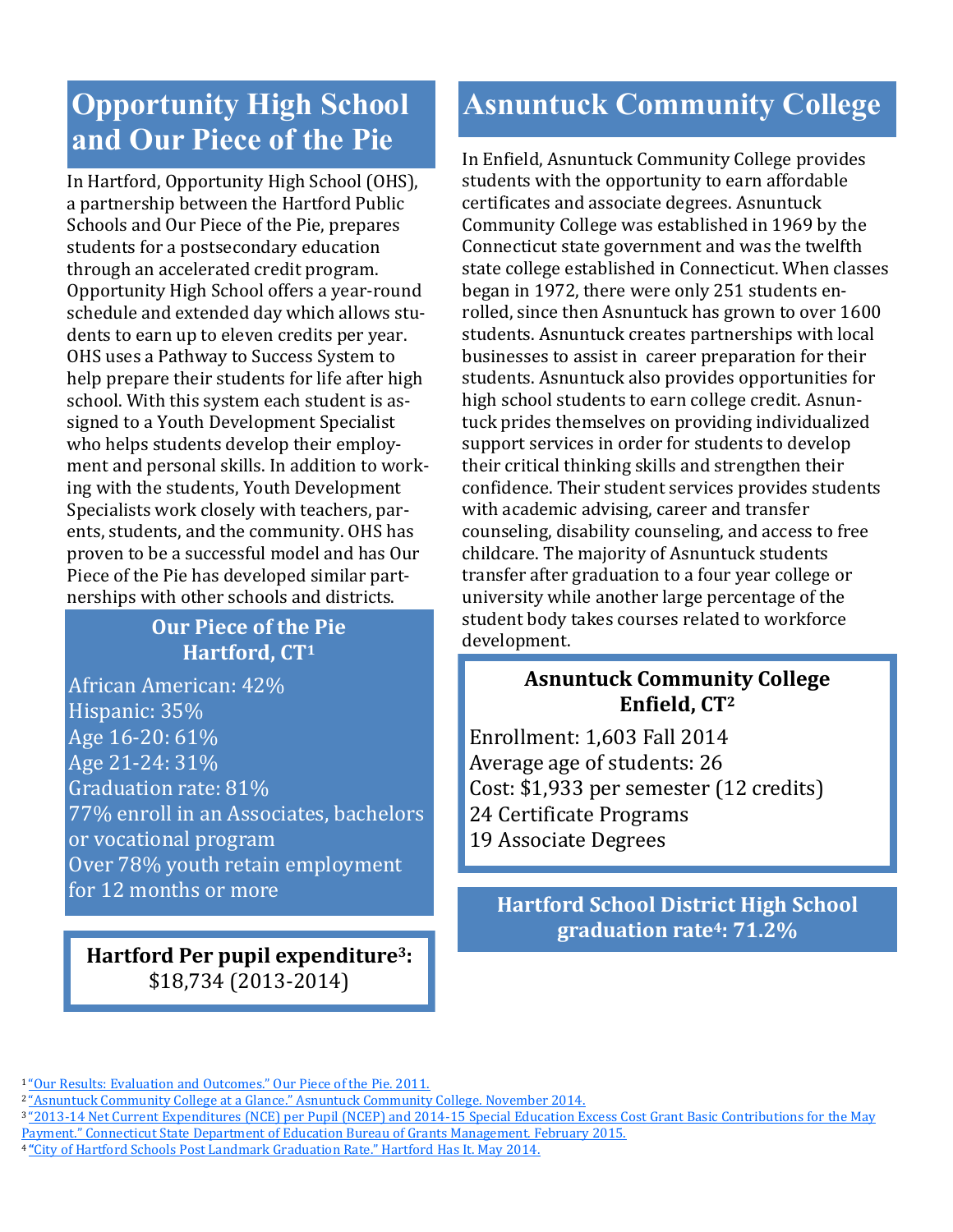## **History and Relevant Legislation**

|                      | 2009 Funding for non-residential family focused treatment programs grew from \$300,000 to \$39<br>million in 2009.                                                                                                                                                                                                                                                                                                                                          |
|----------------------|-------------------------------------------------------------------------------------------------------------------------------------------------------------------------------------------------------------------------------------------------------------------------------------------------------------------------------------------------------------------------------------------------------------------------------------------------------------|
|                      | Connecticut Juvenile Training School earned accreditation from the ACA. <sup>1</sup>                                                                                                                                                                                                                                                                                                                                                                        |
|                      | 2010 - S.B. 438: Requires schools with a dropout rate of 8% or higher to establish an online credit<br>recovery program to help students earn needed credits.                                                                                                                                                                                                                                                                                               |
|                      | After the law was passed in 2007, 16 year olds were are officially part of the juvenile justice<br>system. <sup>1</sup>                                                                                                                                                                                                                                                                                                                                     |
| $2011 -$             | S.B. 929: Establishes a task force to address the academic achievement gaps in Connecticut<br>by considering effective approaches to closing the achievement gaps in elementary, middle<br>and high schools.                                                                                                                                                                                                                                                |
|                      | Connecticut juvenile courts began rejecting referrals involving youth arrest for minor<br>misbehavior, including school arrests. <sup>1</sup>                                                                                                                                                                                                                                                                                                               |
|                      | Connecticut closed one of its three state-operated detention centers due to lower popula-<br>tions. <sup>1</sup>                                                                                                                                                                                                                                                                                                                                            |
|                      | 2012 - S.B 40: Requires each public high school and public institution of higher education complete<br>curricular alignment to enable the successful completion of high school mathematics and lan-<br>guage art curricula, to be the indicator of readiness for college level work.                                                                                                                                                                        |
|                      | Seventeen-year-olds came under the jurisdiction of the juvenile justice system. <sup>1</sup>                                                                                                                                                                                                                                                                                                                                                                |
|                      | 2013 - H.B. 6562: Allows students who need additional preparation for a college program to enroll in<br>an adult education program as a lower-cost alternative.                                                                                                                                                                                                                                                                                             |
|                      | H.B. 6562: Allows local or regional boards of education to establish community schools or<br>schools that provide various educational and social services to students, families, and commu-<br>nity members. This law outlines the steps to create a community school.                                                                                                                                                                                      |
|                      | S.B. 868: Directs The Office of Higher Education to develop a list of non-degree certificate pro-<br>grams and technical training course offered by regional community/technical colleges that di-<br>rectly correlate with workforce shortage areas in Connecticut.                                                                                                                                                                                        |
|                      | H.B. 6703: This law requires the Judicial Branch's Court Support Services division to conduct a<br>pilot program in Bridgeport, Hartford, and New Haven designed to reduce the number of youth<br>who come in contact with the juvenile justice system. <sup>2</sup>                                                                                                                                                                                        |
|                      | 2014 - E.O. 41: Established the Common Core Implementation Task Force to make recommendations<br>for improving the quality of state-wide consistency of common core implementation and state<br>-wide professional development opportunities for teachers and administrators, and to identify<br>common core implementation best practices.                                                                                                                 |
|                      | H.B. 5434: Requires the technical high school system, by January 1, 2015, to develop a plan to<br>use the manufacturing centers at the technical high schools after hours and on weekends for<br>career-readiness programs for students of Connecticut high schools or institutions of higher<br>education. They are also required to offer instruction to teach the skills necessary for a person<br>to succeed in a manufacturing apprenticeship program. |
|                      | H.B. 5559: Creates a new apprenticeship grant program to provide grants for small busi-<br>nesses and manufacturers to hire high school and college students.                                                                                                                                                                                                                                                                                               |
| The<br><b>Future</b> | <b>Full of opportunities</b>                                                                                                                                                                                                                                                                                                                                                                                                                                |

<sup>&</sup>lt;sup>1</sup> "Juvenile Justice Reform in Connecticut: How Collaboration and Commitment Have Improved Public Safety and Outcomes for [Youth." Justice Policy Institute. February 2013.](http://www.justicepolicy.org/uploads/justicepolicy/documents/jpi_juvenile_justice_reform_in_ct.pdf)

<sup>&</sup>lt;sup>2</sup> ["Office of Legislative Research: Children." Connecticut General Assembly. July 2013.](http://www.cga.ct.gov/2013/rpt/2013-R-0286.htm#P197_12791)